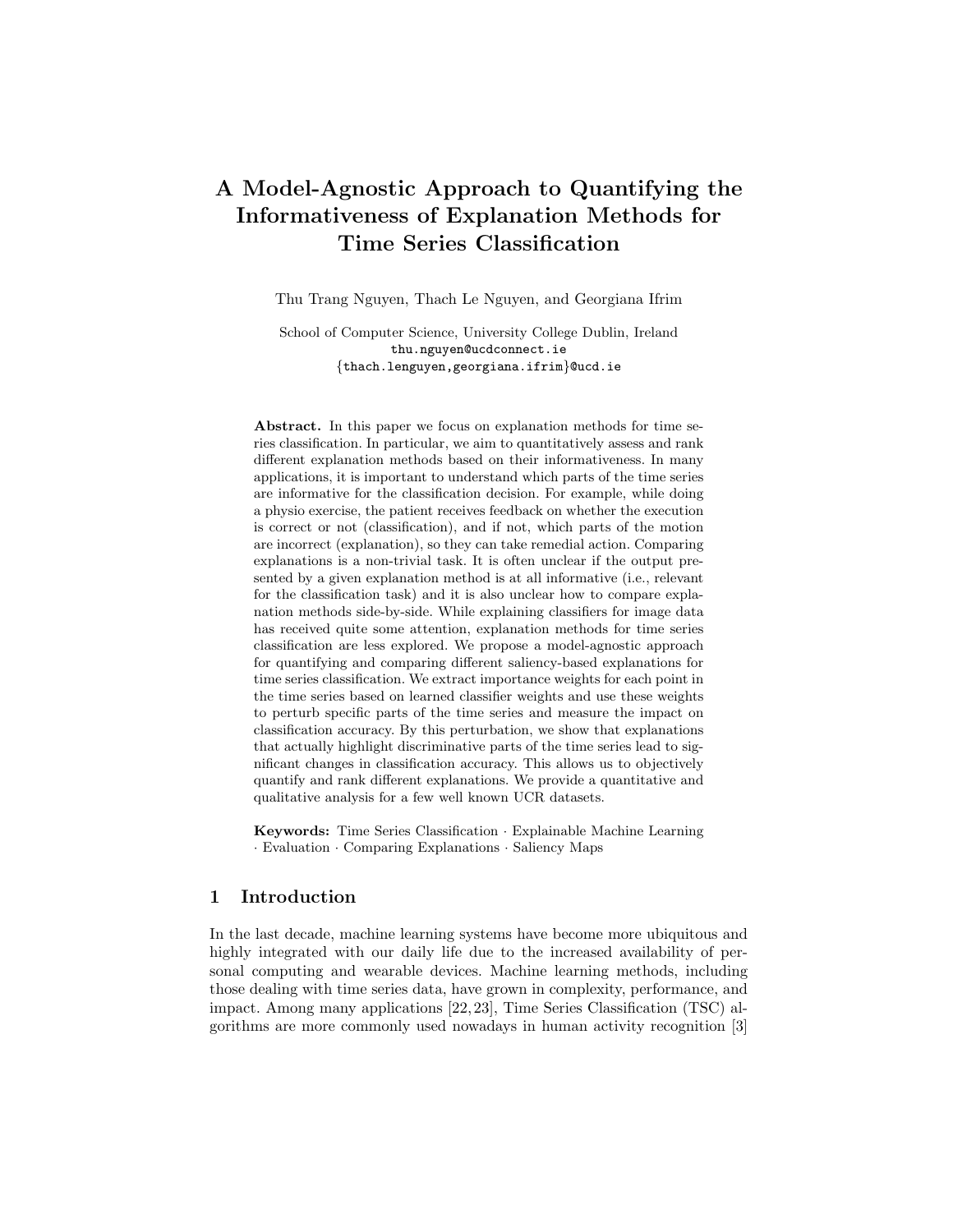tasks, which often require explanations for certain critical decisions [6, 14]. This explanation is usually presented in the form of a *saliency map* [1], highlighting the parts of the time series which are informative for the classification decision.

Recent efforts both in designing intrinsically explainable machine learning algorithms, as well as building post-hoc methods explaining black-box algorithms, have gained significant attention [20, 24, 28, 31, 36]; yet, these efforts present us with a new challenge: How to assess and objectively compare such methods? In other words, if two methods give different explanations, e.g., two different saliency maps, which method and explanation should we trust more? Assessing and comparing explanations is a non-trivial problem and requires a solution.

In this work, we consider explanation and its informativeness within a defined computational scope, in which a more informative explanation means a higher capability to influence classifiers to correctly identify a class. With this definition, we aim to objectively quantify and compare the informativeness of different explanations, hence alleviating the need for, or at least reducing some of the effort for, conducting user-studies which are very difficult to reproduce [9]. We focus on quantitatively evaluating explanation methods for the TSC task. In this paper, we only consider methods that produce explanations in the form of saliency maps. In particular, we introduce a model-agnostic methodology to quantitatively assess and rank different saliency maps based on a concept of informativeness which we define in this paper.

In our experiments, we consider three popular and recent saliency-based explanation methods representing two approaches for generating explanations (i.e., model internals from an *intrinsically* explainable model and *post-hoc* explanations) and two scopes of explanations (i.e., global explanation for the entire dataset and *local* explanation for the prediction on a specific test example). As illustrated in Figure 1, such methods often produce significantly different explanations and subsequently call for a methodology and evaluation measure for comparison.



Fig. 1: Saliency map explanations for a motion time series obtained using different explanation methods. In this figure, the most discriminative parts are colored in deep red and the most non-discriminative parts are colored in deep blue.

Our methodology stems from the idea that highly informative explanations correctly identify areas of the time series that are relevant for a classifier, thus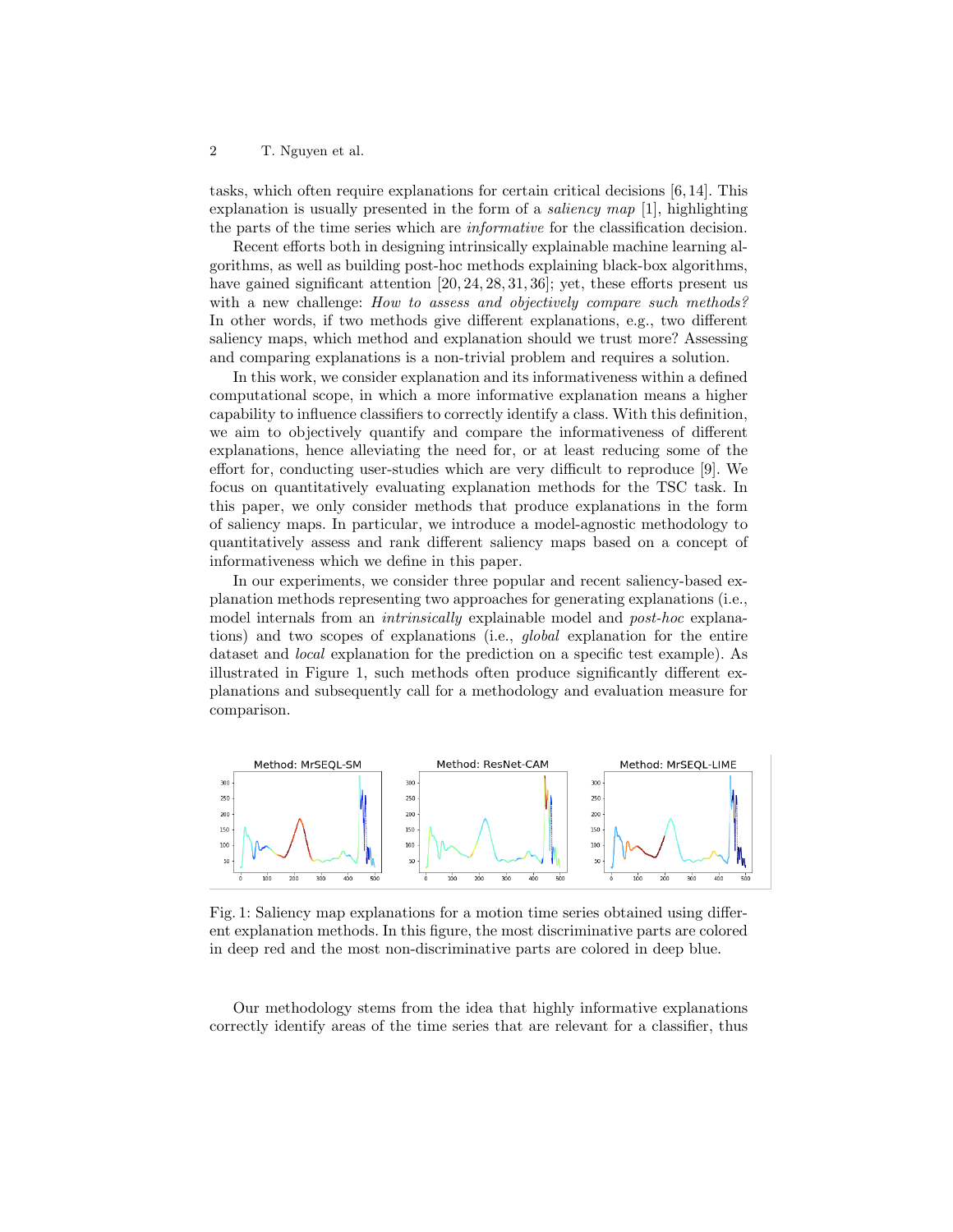perturbing such parts will result in a reduced capability of classifiers for making correct decisions. We focus on two scenarios in which the informativeness of explanation methods should be evaluated: when a *single explanation method* is presented and we want to know whether such method is actually informative, and when multiple explanation methods are presented and we wish to compare them.

The evaluation of a single explanation method compares the changes in classification performance under two settings: when the time series perturbation happens at either the discriminative and non-discriminative parts, as detected by the explanation method to be evaluated. If the method is informative, we expect that the accuracy will drop more significantly when the discriminative parts are perturbed. In contrast, for the comparison of multiple explanation methods we compare the classification performance only when the perturbation happens at the discriminative parts of the time series. The more informative method should trigger a more significant drop in accuracy. In both scenarios, we quantify the effect of change in performance by an evaluation measure which estimates the difference of the changes across multiple thresholds for identifying discriminative parts. We verify our experiment results with a sanity-check step, in which we visualize and compare the saliency maps for multiple examples of a dataset with known ground truth.

Our experiments show that explanations actually highlighting discriminative parts of the time series (i.e., that are more informative) lead to significant changes in classification accuracy, reflected by our proposed evaluation measure for quantifying this behaviour. While there is no one-size-fits-all ideal explanation method that perfectly highlights the discriminative parts in all TSC problems and datasets, our evaluation methodology provides a guideline to objectively evaluate any potential TSC saliency-based explanation methods for specific use cases, and safely reject those that fail both of the aforementioned steps.

#### Our main contributions are as follows:

- 1. We propose a new methodology and evaluation measure designed to enable us to objectively quantify and compare the informativeness of different explanation methods for the TSC task.
- 2. We empirically analyse our evaluation methodology with three representative explanation methods and three "referee" TSC algorithms.
- 3. We provide a discussion of the quantitative and qualitative assessment of various TSC explanation methods across several TSC benchmark datasets, and propose some directions for future work in this area.

## 2 Related Work

## 2.1 Time Series Classification

Although many TSC studies have been published in the past, very few of them focused on explainability. The list of TSC algorithms typically starts with the famous baselines 1NN-Euclidean and 1NN-DTW [16]; both are a combination of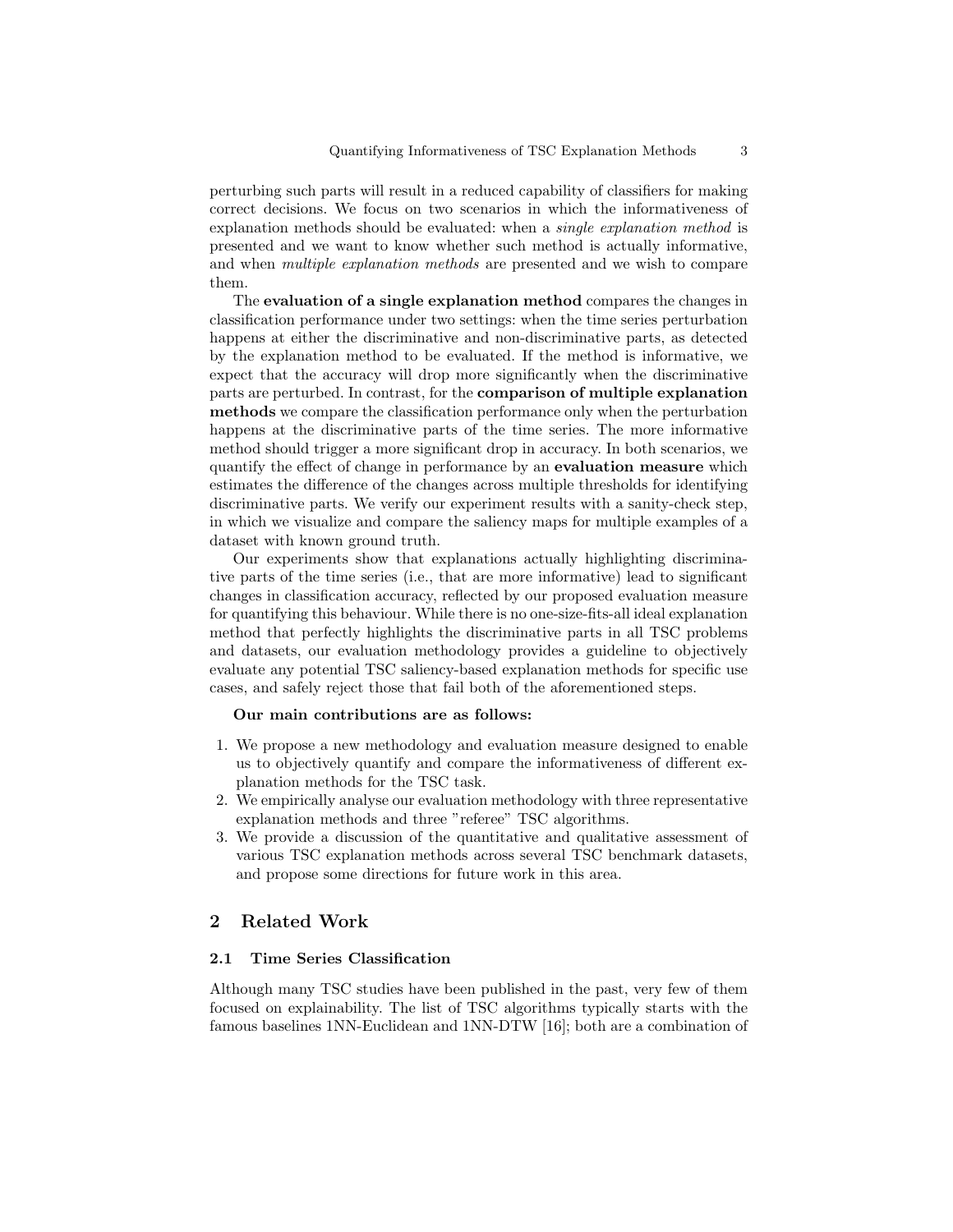a nearest neighbour classifier and a distance measure. In most of the literature in this field, they are the benchmark classifiers due to their simplicity and accuracy. For this type of classifier, one can explain the classification decision on a time series by examining its nearest neighbour in the training data. However, we are not aware of any TSC studies that have investigated this prospect in depth.

Recent TSC papers have explored many other directions which include intervalbased, shapelet-based, dictionary-based, and autocorrelation-based methods [4]. Nevertheless, only shapelet-based and dictionary-based classifiers in this group have shown the potential for explainability. Shapelet-based classifiers revolve around the concept of shapelets, segments of time series which can generalize or discriminate the classes. Examples of shapelet-based classifiers include Shapelet Transform [5] and Learning Shapelets [11]. It is theoretically possible to use shapelets as an explanation mechanism for these classifiers, but this was not considered in depth in previous studies, beyond a high-level qualitative discussion. On the other hand, dictionary-based classifiers have made significant breakthroughs with the introduction of SAX-VSM [29], BOSS [26], WEASEL [27], and Mr-SEQL [18]. The SAX-VSM work, although inferior to the latter in terms of accuracy, presented some attempts to explain the classifier by highlighting the highest-scored subsequences of the time series, which is a form of saliency mapping. Similar bids to explain the classification decision were made by SAX-VFSEQL [21] and its successor Mr-SEQL which are also classifiers from this group. Two other important families of TSC algorithms are deep learning, e.g., ResNet [15] and ensemble methods, e.g., HIVE-COTE [4]; they are generally well-known for being highly accurate. While not many attempts have been made to explain ensemble TSC methods, deep neural networks with convolutional layers can produce a saliency map explanation of the time series classification by using the Class Activation Map (CAM) method [36]. This option was explored in [35] and [15].

#### 2.2 Explanation in Time Series Classification

Saliency Maps. Saliency mapping is a visualisation approach to highlight parts of a time series that are important for the TSC model in making a prediction. Such mappings are often produced by matching a time series with a vector of weights  $(w)$  using a color map. This vector of weights has a corresponding weight value for each data point in the time series. The saliency map (characterized by the vector of explanation weights) and the method to produce the vector of weights for the mapping, are hereafter respectively called TSC explanation and explanation method. Figure 2 (bottom right) shows an example saliency map in which the vector of explanation weights is matched to the original time series using a heatmap. The explanation weight is non-negative since its magnitude reflects the discriminative power of the associated data point in the time series.

In this work, we explore three TSC explanation methods using the concept of explanation seen as a vector of weights: MrSEQL-SM, CAM, and LIME. These methods represent three distinct approaches for producing saliency-based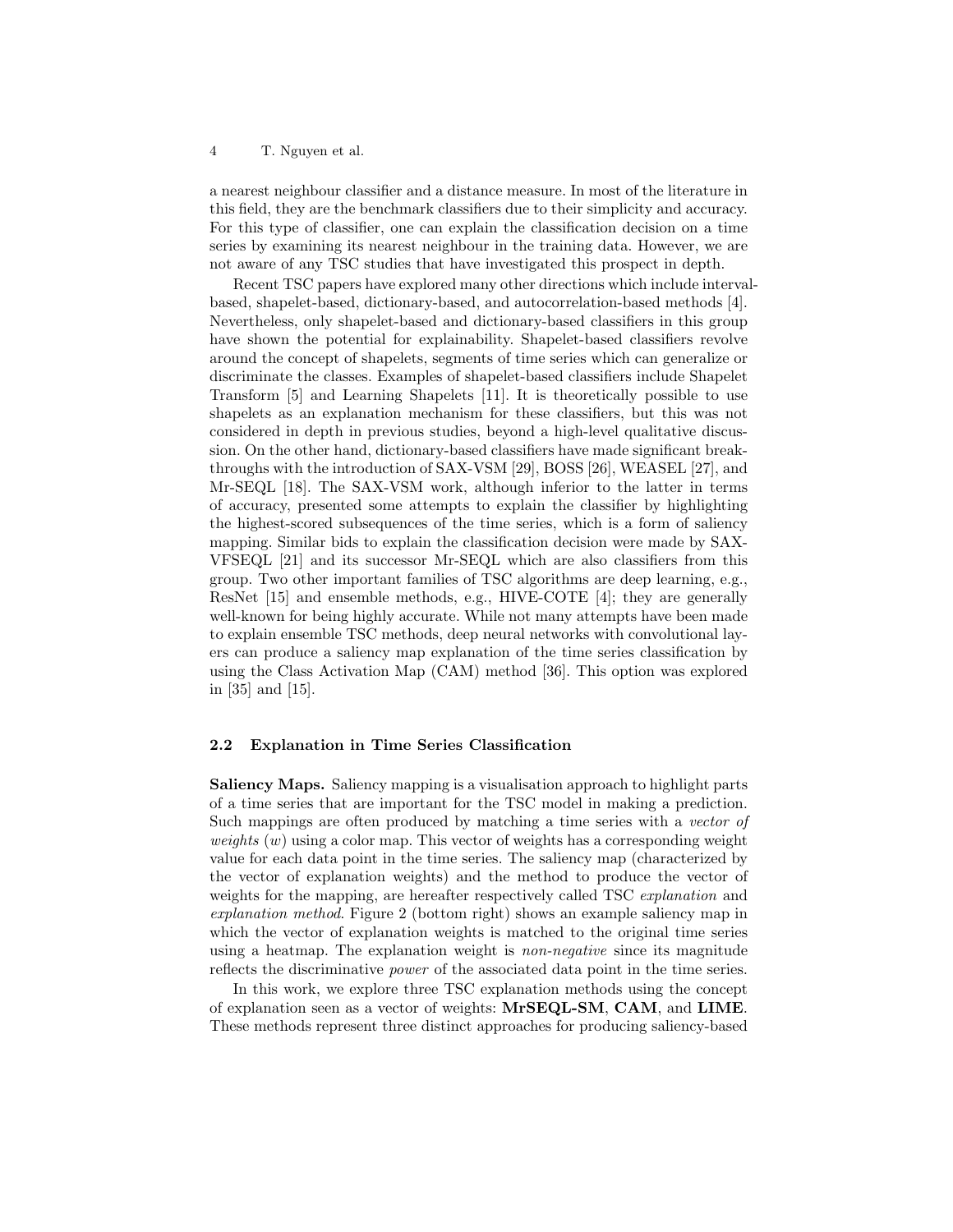explanations in the form of highlighting the discriminative parts of a time series. We summarize the properties of these explanation methods in Table 1.

Table 1: Summary of TSC explanation methods properties. Explanation Method Type Model-specific Explanation Scope MrSEQL-SM Intrinsic Yes Global CAM Post-hoc Yes Local

LIME | Post-hoc | No | Local



Fig. 2: The saliency map explanation MrSEQL-SM obtained from the MrSEQL linear classifier.

MrSEQL-SM. Mr-SEQL [18] is an efficient time series classification algorithm that is intrinsically explainable, since it learns a linear model for classification. The algorithm converts the numeric time series vector into strings, e.g., by using the SAX [19] transformation with varying parameters to create multiple symbolic representations of the time series. The symbolic representations are then used as input for SEQL [13], a sequence learning algorithm, to select the most discriminative subsequence features for training a classifier using logistic regression. The symbolic features combined with the classifier weights learned by logistic regression make this classification algorithm explainable (Figure 2). For a time series, the explanation weight of each data point is the accumulated weight of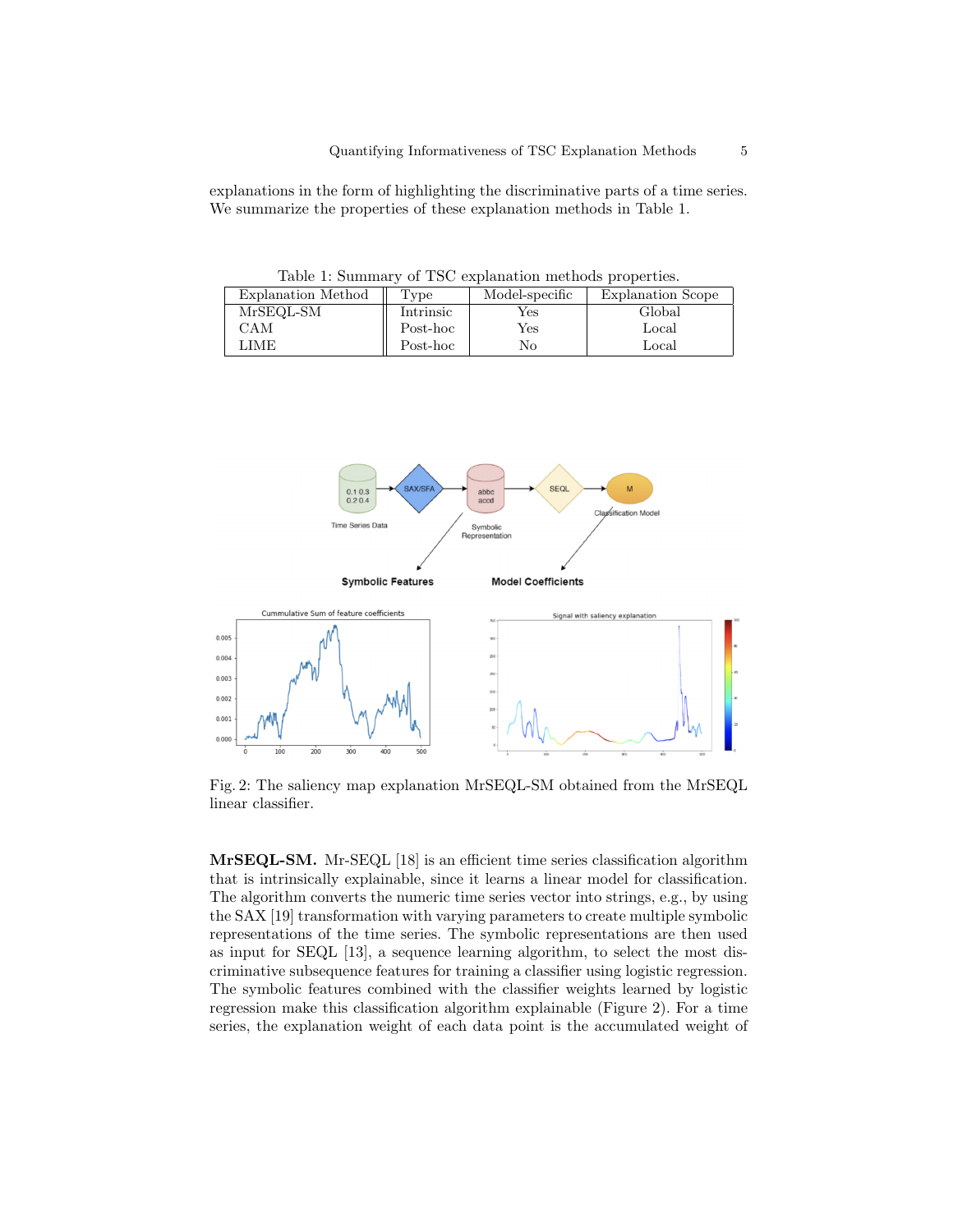the SAX features that it maps to. These weights can be mapped back to the original time series to create a saliency map to highlight the time series parts important for the classification decision. We call the saliency map explanation obtained this way, MrSEQL-SM. For using the weight vector from MrSEQL-SM, we take the absolute value of weights to obtain a vector of non-negative weights.

CAM. CAM [36] is a post-hoc explanation method commonly used to explain deep networks that have convolutional layers and a global average pooling (GAP) layer just before the final output layer. With this very specific architecture, the weights from the GAP layer can be used to reveal the parts of the time series that are important for the classifier to make a prediction. Thus, these weights are used to produce the saliency mapping of the weight vector to the original time series.

LIME. LIME [24] is a post-hoc explanation method that can be used to explain a black-box classifier's decision for a local example. To explain the local decision of a model, LIME perturbs that local example  $(X)$  multiple times and weighs the perturbed examples  $(X')$  by their proximity to X. It finally gets the prediction of the original model for  $X'$  and fits an explainable classifier, usually a linear model, to estimate the local decision boundary of the original classifier. LIME does not explain the classification decision globally, but only locally around a specific example. Due to this aspect, this explanation method is computationally expensive as it has to be trained for each test example, hence we evaluate it with only a subset of the datasets used for experiments.

#### 2.3 Explanation in Other Machine Learning Domains

Interpretable machine learning is a rapidly growing area of machine learning research. Besides inherently interpretable models (such as linear regression and decision trees), there are techniques developed for explaining complex machine learning models, ranging from feature-based [2,10], local surrogate [24], to examplebased explanations [25, 34]. In the context of this work, we focus on studying explanation methods within the scope of saliency map explanation. Saliency maps were originally used in Computer Vision to highlight certain properties of the pixels in an image [30]. The success of black-box deep neural networks in image recognition tasks [12, 17, 33] paved the way for the growth of post-hoc explanation methods designed to explain deep learning models. Notable works of this family include Class Activation Map [36], Gradient-weighted Class Activation Map (Grad-CAM) [28] and Guided Backpropagation (GBP) [32]. This growing list of techniques to explain deep learning models poses the challenge of assessing the quality of these explanation methods. The work by [1] attempts to visually and statistically evaluate the quality of a few saliency-based explanations for deep learning models, by tracking the changes of the saliency maps when the model parameters and test labels are randomized. Interestingly, they show that some explanation methods provide unchanged explanations even when both the model parameters and the data are random.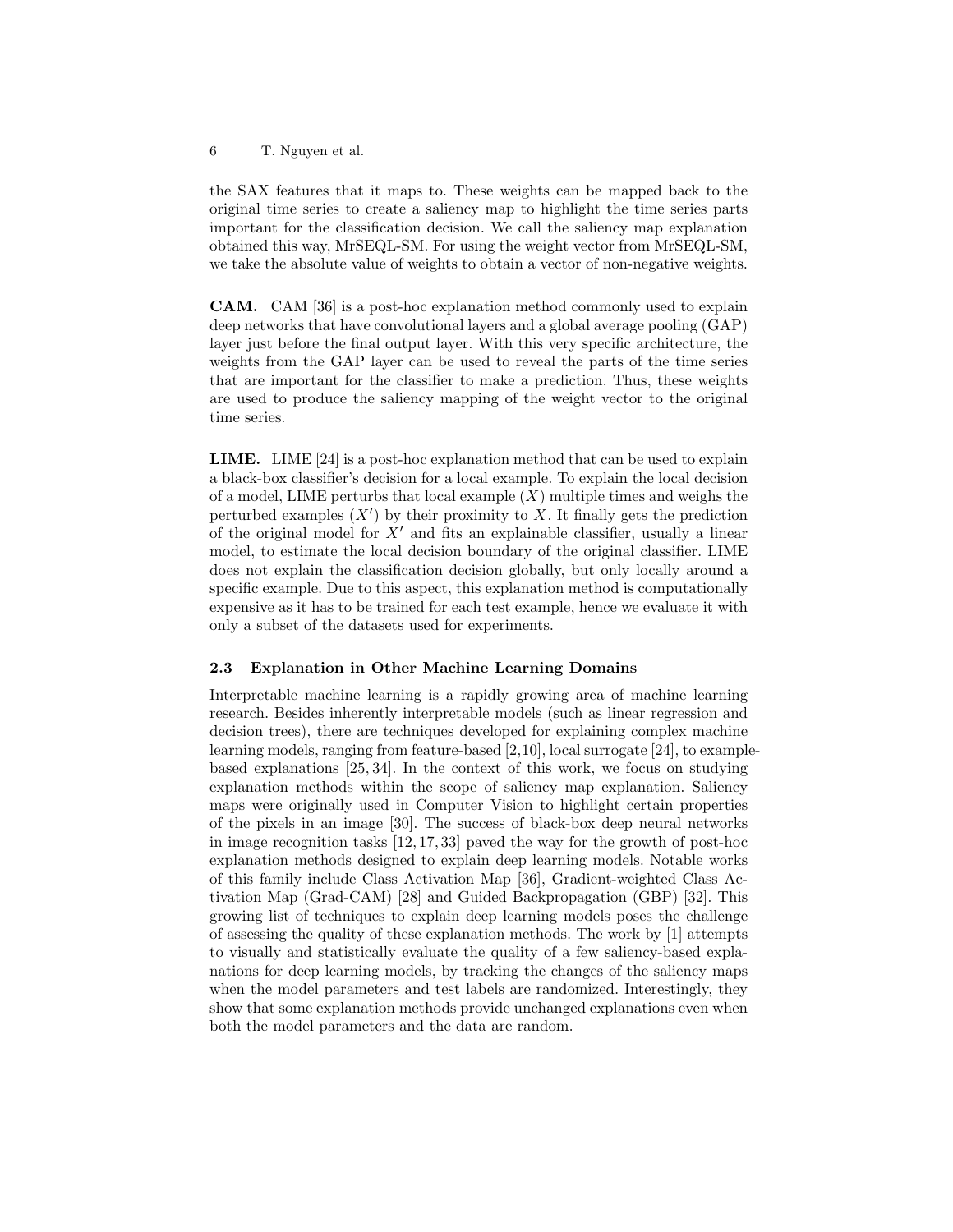## 3 Research Methods

In this section, we first describe the perturbation process we propose for evaluating the informativeness of a TSC explanation method. We then outline two perturbation approaches and finally introduce a novel measure to quantify and compare the informativeness of TSC explanation methods.

#### 3.1 Explanation-Driven Perturbation

The goal of providing a TSC explanation is to focus on the discriminative parts of the time series. If the explanation is truly informative, it should point out those parts of the time series that are most relevant for the classification decision. Consequently, if we perturb these parts, then the time series will be harder to classify. The more informative the explanation, the higher the decrease in accuracy we expect, since we knock out the important information contained in the data, for making a classification decision. In this section we provide an approach for quantifying the informativeness of an explanation, by perturbing the data points, as guided by the explanation.

Discriminative weights are identified by a threshold  $k$  ( $0 \leq k \leq 100$ ) that represent the  $(100 - k)$ -percentile of the non-negative weight vector  $(w)$  that explains a time series. This threshold allows us to focus on the highest magnitude weights in the vector, e.g.,  $k = 10$  means that we focus on the top 10% highest weights in the vector. With a specific value of  $k$ , the **discriminative parts** of the time series are those parts where  $w_t$  belongs to the  $(100 - k)$ -percentile discriminative weights. This part is important because the weight magnitude captures information about the discrimination power of the corresponding data point in the time series. Similarly, with the same threshold  $k$ , the **non-discriminative** parts of the time series are parts which have  $w_t$  in the k-percentile of the time series (e.g., for  $k = 10$  these are the bottom 10% weights with lowest magnitude).



Fig. 3: Distribution of a hypothetical explanation weight vector with its nondiscriminative weight area (Area A) and discriminative weight area (Area B).

We perturb a time series by adding Gaussian noise to its original signal. If the time series is represented by a vector  $x$  and the entire series is perturbed,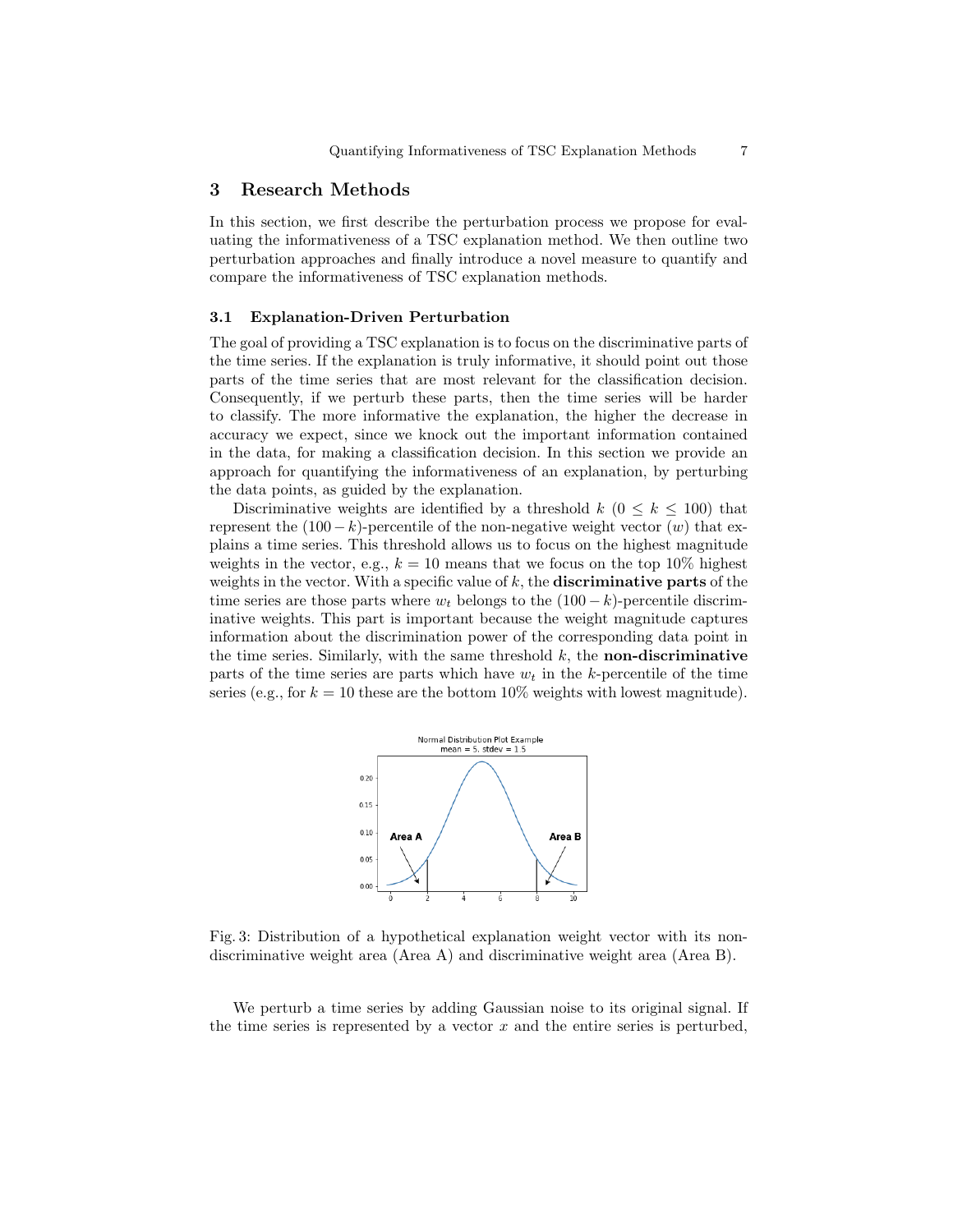the noisy time series would be represented by the new  $x_{perturbed}$  vector

$$
x_{perturbed} = x + \mathcal{N}(\mu, \sigma^2)
$$

If a time series is normalized, the distribution for the Gaussian noise would be sampled from  $\mathcal{N}(0, \sigma_1)$ . The parameter  $\sigma_1$  controls the magnitude of the noise.

In a similar fashion, the time series can also be selectively perturbed in accordance to a condition. In this case, we can perturb parts of the time series based on the corresponding weights in the explanation vector and keep the rest of the time series unchanged. With this logic of perturbing the time series (in accordance to a given weight vector), we selectively add noise to the time series as follows:

– Type 1: Perturbation applied only to discriminative region.

– Type 2: Perturbation applied only to non-discriminative region.

#### 3.2 Method 1: Evaluating a Single Explanation Method

We propose an experiment to evaluate the informativeness of one explanation method. We aim to answer the question: Is the explanation method truly informative? In this experiment, we first build a time series classifier using the original, non-perturbed training time series. This classifier serves as the evaluation classifier for the explanation method, i.e., a referee classifier. In addition, we use the explanation method that we want to evaluate, to generate multiple versions of the test dataset, each corresponding to a value of the threshold  $k$  $(0 \leq k \leq 100)$ . For each value of k, we generate two perturbed test sets: one is only perturbed with Type 1 noise, the other is only perturbed with Type 2 noise. Using the referee classifier, we measure the accuracy in each perturbed test dataset. The entire process is summarized in Figure 4.



Fig. 4: Process of creating explanation-driven perturbed test sets and evaluating the explanation method using a referee classifier.

If the explanation method being evaluated is indeed informative, we expect that the perturbation of the discriminative parts (test datasets with Type 1 noise) reduces the classifiers accuracy more than the perturbation of the nondiscriminative parts (test datasets with *Type 2* noise).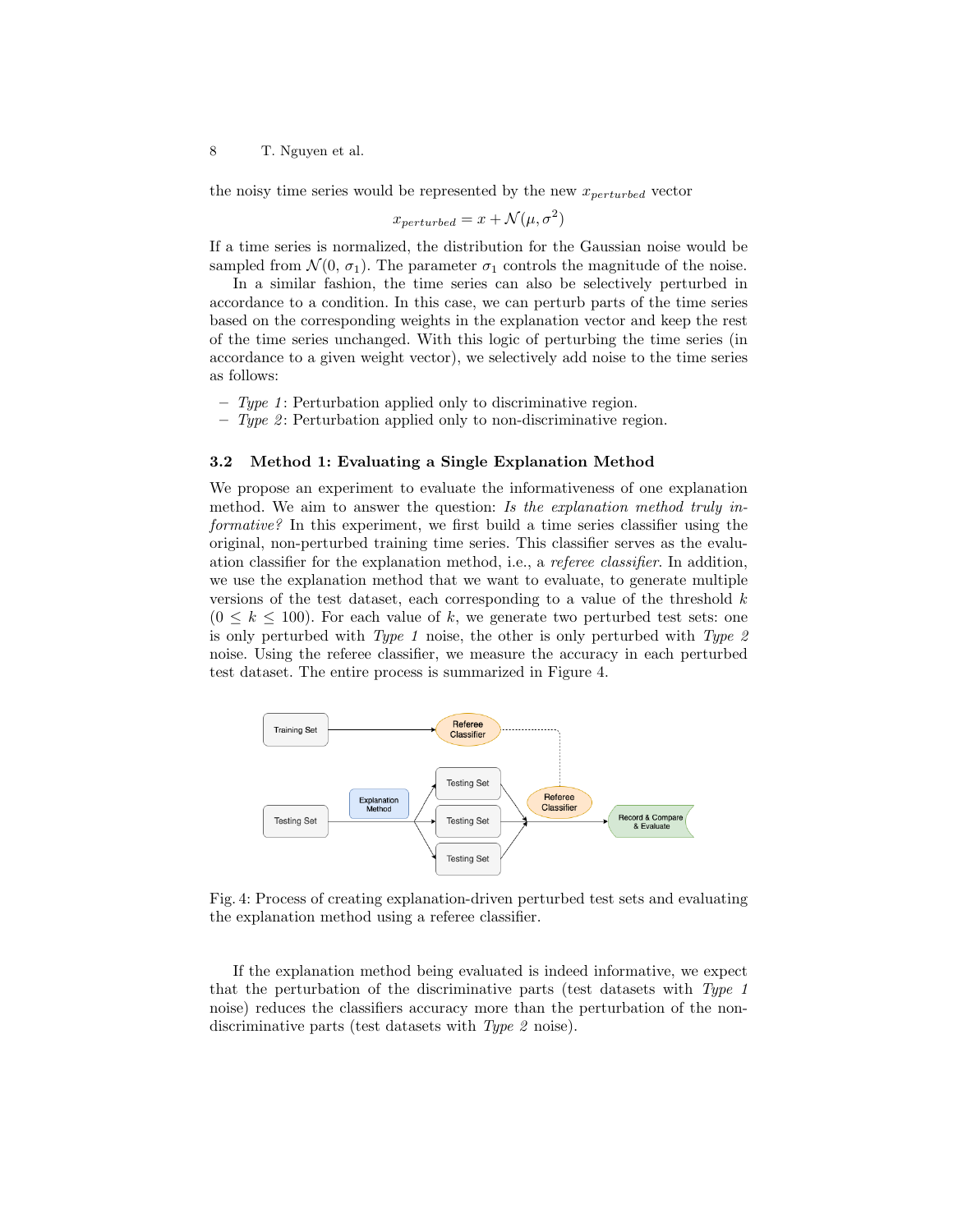#### 3.3 Method 2: Comparing Multiple Explanation Methods

In contrast to the previous experiment, here we propose an experiment to compare multiple explanation methods by their informativeness. We follow the same process of creating noisy test sets as in Figure 4, however, the perturbed test sets are now created differently. Instead of adding noise to both the discriminative and non-discriminative parts to create two different test sets for each  $k$ , we only add noise to the discriminative parts of the test time series. Since we have multiple explanation methods, at a same threshold  $k$  ( $0 \leq k \leq 100$ ), we now have multiple versions of perturbed test datasets, each corresponding to a weight profile (i.e., explanation) obtained from one explanation method.

Among the evaluated explanation methods, a perturbation based on a more informative explanation should hurt the referee classifier more than the others. In Figure 5, we hypothetically have two explanation methods with the red and blue lines representing the classification accuracy when test datasets are perturbed with either of the methods. Here, the explanation method controlling the perturbation of the test dataset with the resulting accuracy drawn in red is considered more informative, since perturbing the time series based on this explanation hurts the referee classifier more.



Fig. 5: Change of accuracy when the test set is perturbed with a threshold  $k$ .

As the vector of weights used as information to perturb the test dataset can be generated from any explanation method and independent of the referee classifier used to measure the change in accuracy, **Method 1** and **Method 2** are model-agnostic techniques to evaluate any TSC explanation method.

#### 3.4 Informativeness of An Explanation: An Evaluation Measure

We quantify the informativeness of an explanation using the relationship between the accuracy of a referee classifier on test datasets perturbed at different levels  $k$  of noise. We calculate the impact of the explanation methods by estimating the area under the (explanation) curve described by accuracy at different perturbation levels  $k$ , using the trapezoidal rule. Since these values represents the reduction of the accuracy when noise is added to the time series, hereafter we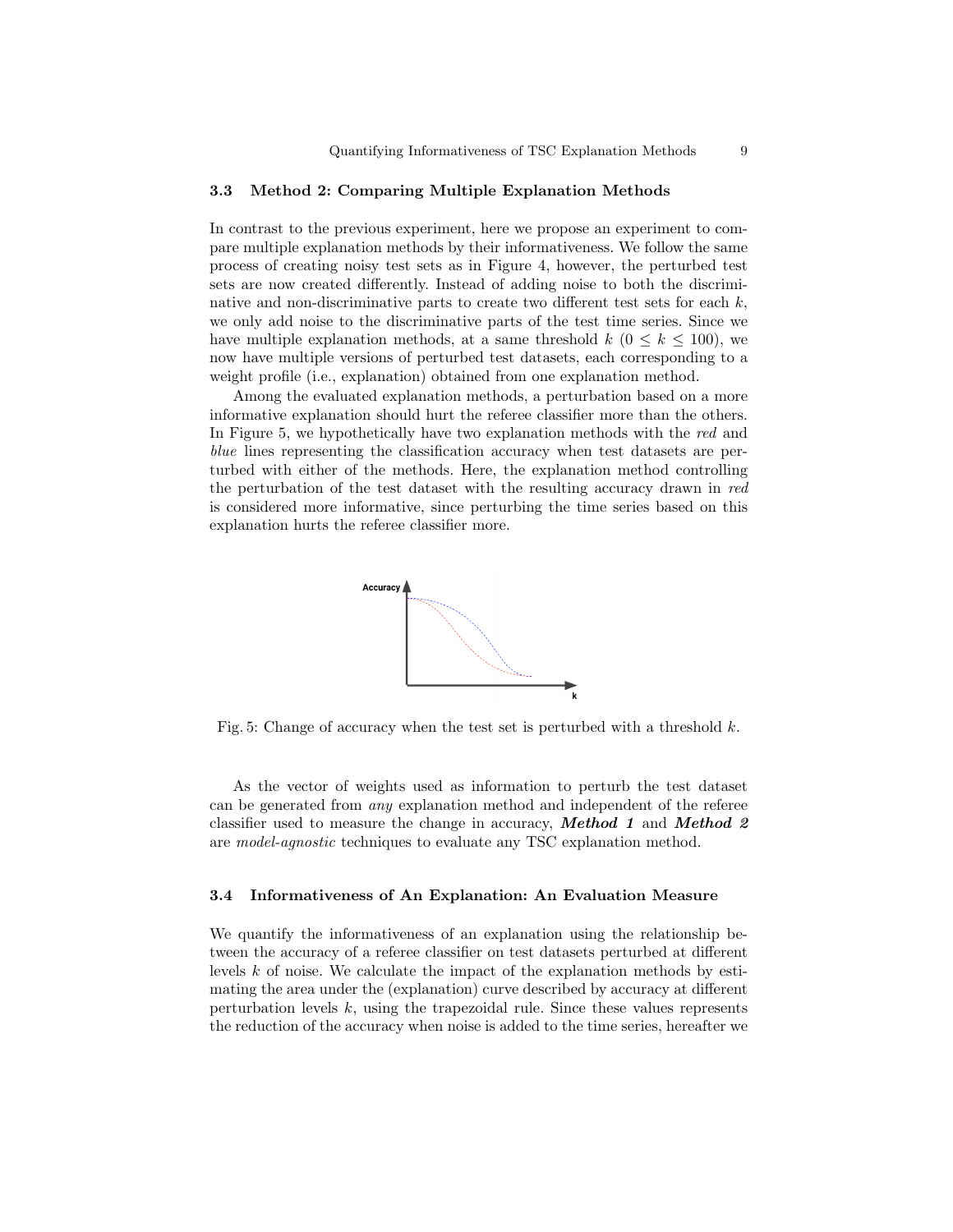call this metric Explanation Loss or eLoss for short. With this naming convention, one explanation method with lower eLoss will be considered better than another with higher eLoss.

$$
eLoss = \frac{1}{2}k\sum_{i=1}^{t}(acc_{i-1} + acc_i)
$$

where  $k$  denotes the values of each step normalized to 0-1 range;  $t$  denotes the number of steps  $(t = \frac{100}{k})$ ; acc<sub>i</sub> is the accuracy at step i. If we perturb the dataset with t steps, we will have a total of  $t+1$  data points for accuracy scores. The step for  $k = 0$  corresponds to the original test dataset, while the step for  $k = 100$  corresponds to adding noise to the entire time series.

Evaluating a Single Explanation Method. The eLoss can serve as a measure to evaluate the informativeness of one explanation method. In particular, we estimate the eLoss of the accuracy curve produced by Type 1 and Type 2 noise. If the explanation method is informative, the Type 1 eLoss (eLoss<sub>1</sub>) is expected to be less than Type 2 eLoss (eLoss<sub>2</sub>). Alternatively, we can define this difference with  $\Delta_{eLoss}$ :

$$
\Delta_{eLoss} = eLoss_2 - eLoss_1.
$$

If  $\Delta_{eLoss}$  is positive, then the explanation method is computationally informative as captured by a referee classifier, otherwise the explanation method is deemed uninformative (i.e., the data points singled out by the explanation do not provide useful information to the classifier).

Comparing Multiple Explanation Methods. In the case where multiple explanation methods are presented for evaluation, we compare  $Type\ 1\ eLoss$  $(eLoss<sub>1</sub>)$  for all explanation methods using an *independent referee classifier*. The explanation method that achieves the lowest  $eLoss<sub>1</sub>$  is the computationally most informative explanation method among the candidate methods.

## 4 Experiments

In this section, we present the results of applying our evaluation methodology using the following publicly available TSC datasets: CBF, Coffee, ECG200, Gun-Point from UCR  $[7]$  and the CMJ dataset<sup>1</sup>. TSC explanations for these datasets have been examined in depth by the previous works [15, 18, 29], hence they are suitable for demonstrating our approach. Table 2 summarizes these datasets.

We evaluate three TSC explanation methods:  $MrSEQL-SM$ , CAM based on ResNet (ResNet-CAM ) and LIME based on the Mr-SEQL classifier (Mr-SEQL- $LIME$ ). We also train three referee classifiers,  $Mr-SEQL$  [18],  $ROCKET$  [8], and

 $^{\rm 1}$  Retrieved from: https://github.com/lnthach/Mr-SEQL/tree/master/data/CMJ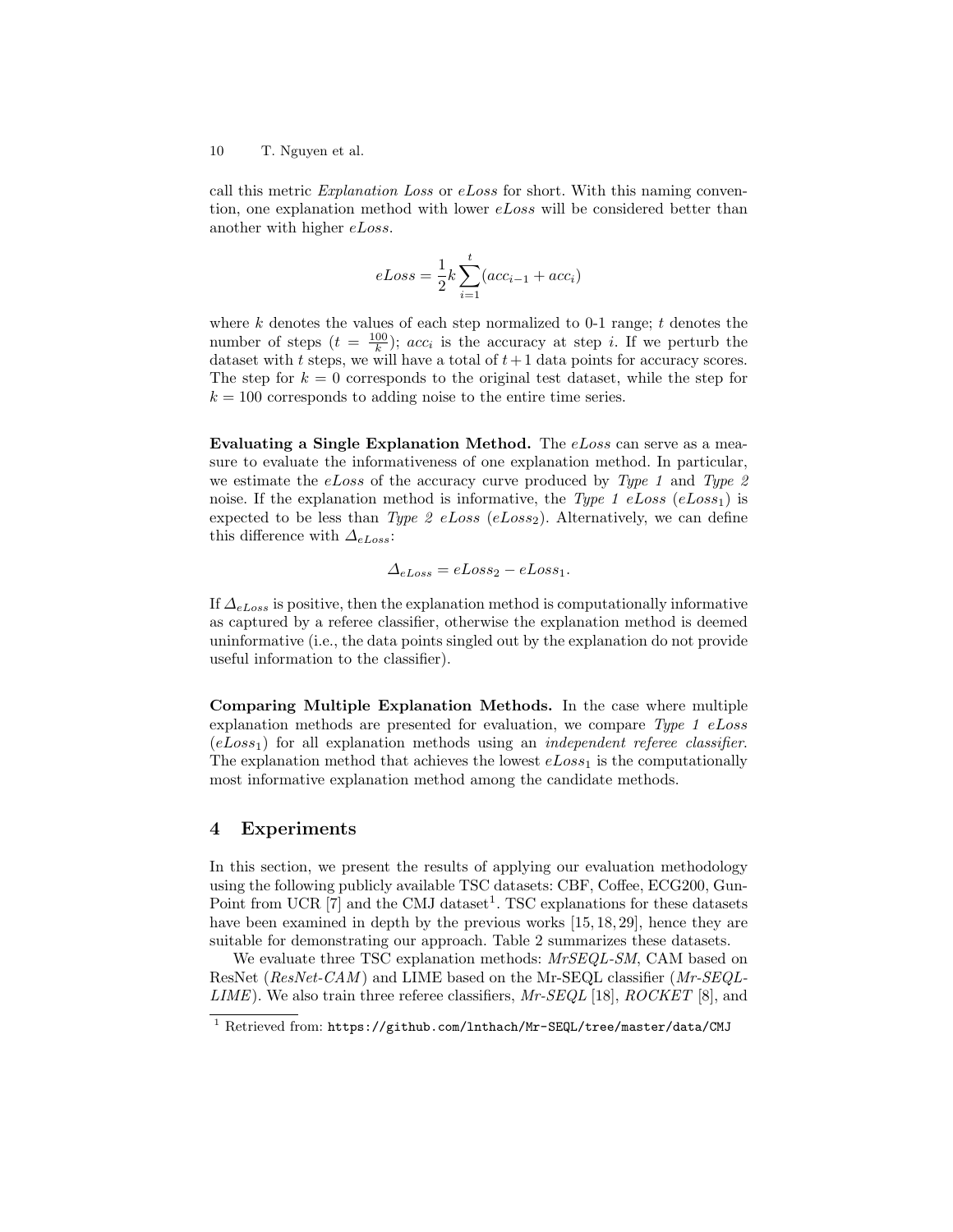| Dataset         | Train Size      | Test Size | Length | Type           | No. Classes |
|-----------------|-----------------|-----------|--------|----------------|-------------|
| <b>CBF</b>      | <sub>1</sub> 30 | 900       | 128    | Simulated      |             |
| CMJ             | 419             | 179       | 500    | Motion         |             |
| Coffee          | 28              | 28        | 286    | <b>SPECTRO</b> |             |
| ECG200          | 100             | 100       | 96     | ECG            |             |
| <b>GunPoint</b> | 150             | 50        | 150    | Motion         |             |
|                 |                 |           |        |                |             |

Table 2: Summary of TSC datasets used to evaluate explanation methods.

WEASEL [27], in order to computationally evaluate the usefulness of these explanation methods. Due to a high computational cost for LIME, we evaluate LIME only with the CMJ and GunPoint datasets. The code and settings for all our experiments are available at https://github.com/mlgig/explanation4tsc.

## 4.1 Experiment 1: Evaluation of a Single Explanation Method

Table 3 summarizes the results for the evaluation of the three explanation methods with the three referee classifiers over the five TSC datasets. We calculate the difference between Type 2 eLoss and Type 1 eLoss ( $\Delta_{eLoss}$ ) with the explanation-driven perturbation approach. We expect  $\Delta_{eLoss}$  to be positive when the explanation method is informative.

Table 3: Summary of  $\Delta_{eLoss}$  of three explanation methods on five different TSC problems. Positive values suggest the findings of the explanation method are informative according to the referee classifier. Negative values suggest otherwise.

| Dataset    | Explanation Method | Referee Classifier |                       |          |  |
|------------|--------------------|--------------------|-----------------------|----------|--|
|            |                    |                    | Mr-SEQL ROCKET WEASEL |          |  |
| <b>CBF</b> | MrSEQL-SM          | 0.0001             | 0.002                 | 0.0126   |  |
|            | ResNet-CAM         | $-0.0005$          | 0.0007                | 0.0141   |  |
| CMJ        | MrSEQL-SM          | 0.0045             | 0.0709                | 0.1151   |  |
|            | ResNet-CAM         | $-0.0006$          | $-0.0028$             | 0.0106   |  |
|            | MrSEQL-LIME        | 0.0084             | 0.0475                | 0.0531   |  |
| Coffee     | MrSEQL-SM          | 0.0286             | 0.0                   | 0.0      |  |
|            | ResNet-CAM         | 0.0179             | 0.0                   | 0.0143   |  |
| ECG200     | MrSEQL-SM          | 0.033              | $-0.001$              | 0.024    |  |
|            | ResNet-CAM         | $-0.011$           | $-0.003$              | 0.038    |  |
| GunPoint   | MrSEQL-SM          | 0.0026             | 0.1373                | 0.0273   |  |
|            | ResNet-CAM         | 0.0067             | 0.0967                | $-0.002$ |  |
|            | MrSEQL-LIME        | 0.002              | 0.0714                | 0.0007   |  |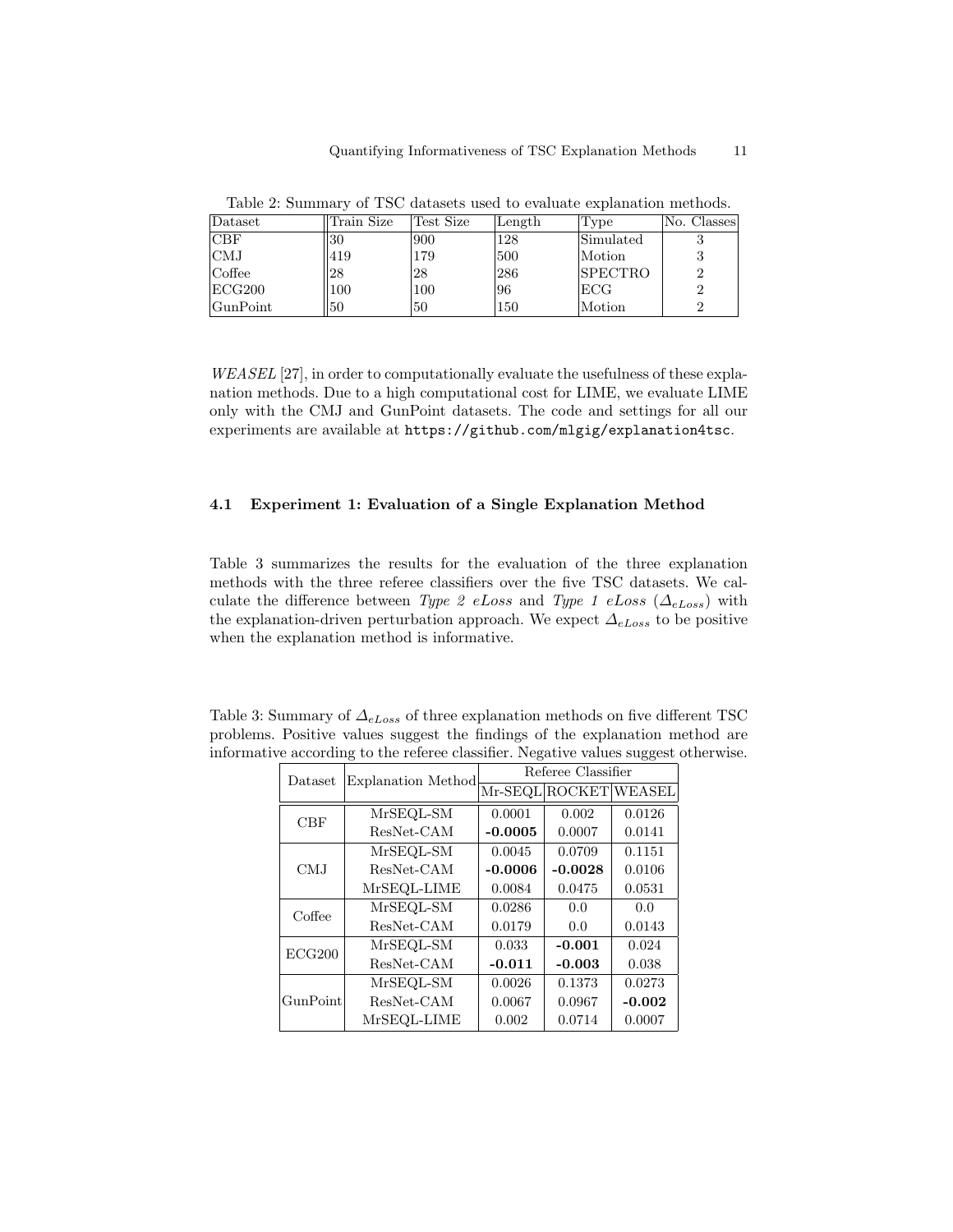12 T. Nguyen et al.



Fig. 6: Comparison of accuracy for Type 1 (red) and Type 2 (blue) perturbation for each explanation method and referee classifier for the GunPoint dataset.

To visualize the difference between *Type 1 eLoss* and *Type 2 eLoss*, we also present this information in the form of the accuracy curve for the GunPoint dataset (Figure 6) and the CMJ dataset (Figure 7). In each of the figures, we draw the accuracy curve in the case when noise is added to the most discriminative parts (*Type 1*) and non-discriminative parts (*Type 2*). We note that if the Type 1 curve is below the Type 2 curve, the explanation method is considered informative. If this trend is consistent across the referee classifiers, the evidence that the method is informative has more support. If we focus on evaluating the MrSEQL-SM explanation method for the GunPoint dataset, we observe that the Type 1 curve is always below the Type 2 curve for all three referee classifiers, thus we expect that this explanation method is informative. This information is consistent with the metric  $\Delta_{eLoss}$  in Table 4, when  $\Delta_{eLoss}$  is positive for all classifiers.

#### 4.2 Comparison of Multiple Explanation Methods

In this experiment, we aim to compare the different explanation methods for a specific dataset. Instead of comparing the *eLoss* for the case when noise is added to the discriminative parts (*Type 1*) and non-discriminative parts (*Type 2*) of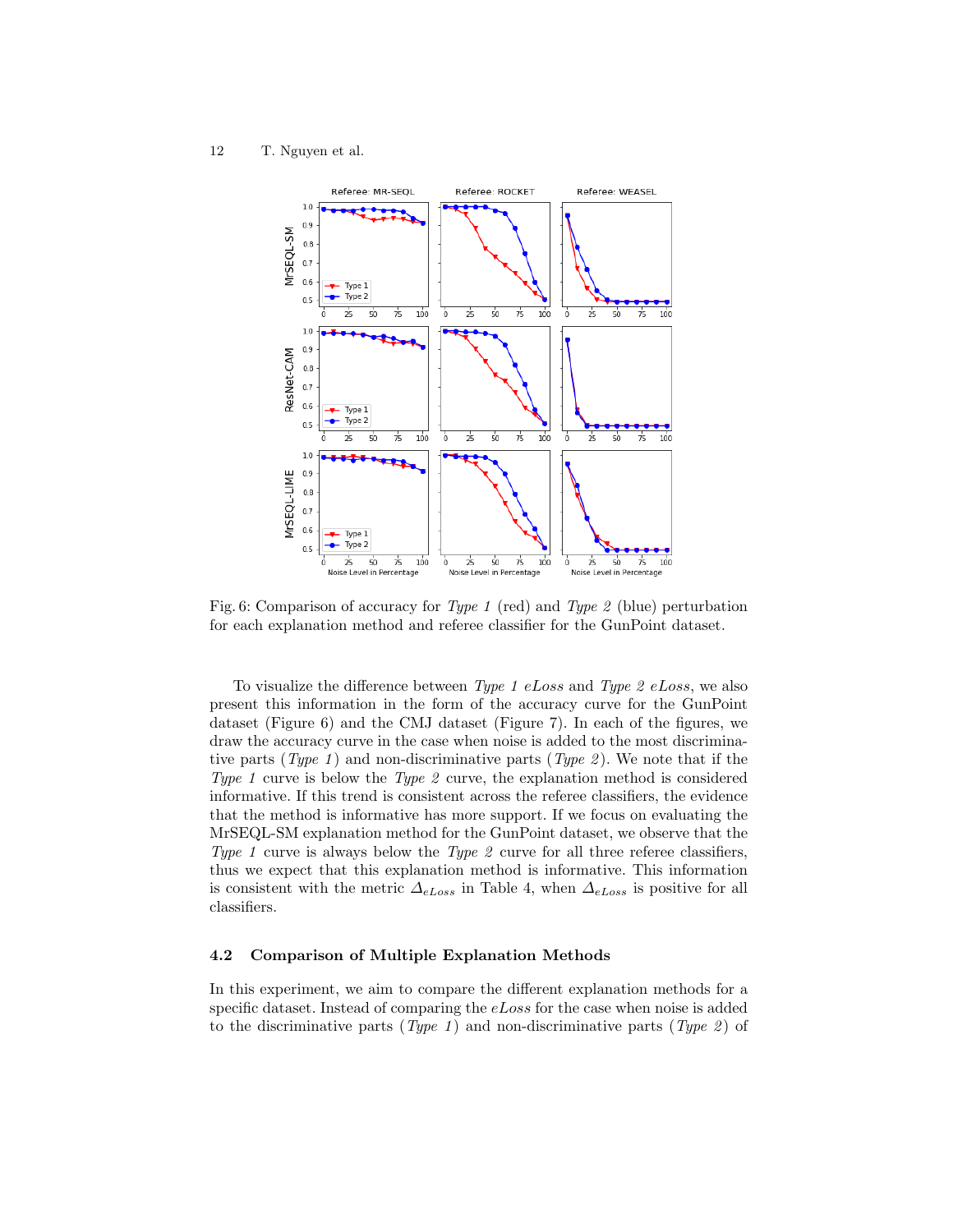

Fig. 7: Comparison of accuracy for Type 1 (red) and Type 2 (blue) perturbation for each explanation method and referee classifier for the CMJ dataset.

the time series for one explanation method, here we compare the eLoss for Type 1 ( $eLoss<sub>1</sub>$ ) perturbation across different explanation methods. An explanation method is considered more informative if it has a smaller  $eLoss<sub>1</sub>$  for the same referee classifier.

We visualize this  $eLoss_1$  in Figure 8 in which the explanation curve of the three examined explanation methods are compared for the dataset CMJ (upper charts) and GunPoint (lower charts). We notice that the different in  $eLoss<sub>1</sub>$  is dependent on the referee classifier used to examine the change of the accuracy in the noisy test dataset. Given the same noisy datasets, the referee classifiers yield different classification accuracy. With the CMJ dataset, it is difficult to conclude which explanation method is most informative from Figure 8, since the three lines are closely placed. This result is consistent with the comparison of  $eLoss<sub>1</sub>$  in Table 4. We can conclude that the three explanation methods are computationally similar in informativeness, although MrSEQL-SM is slightly more informative than the other two methods (its  $eLoss<sub>1</sub>$  is lowest for two referee classifiers).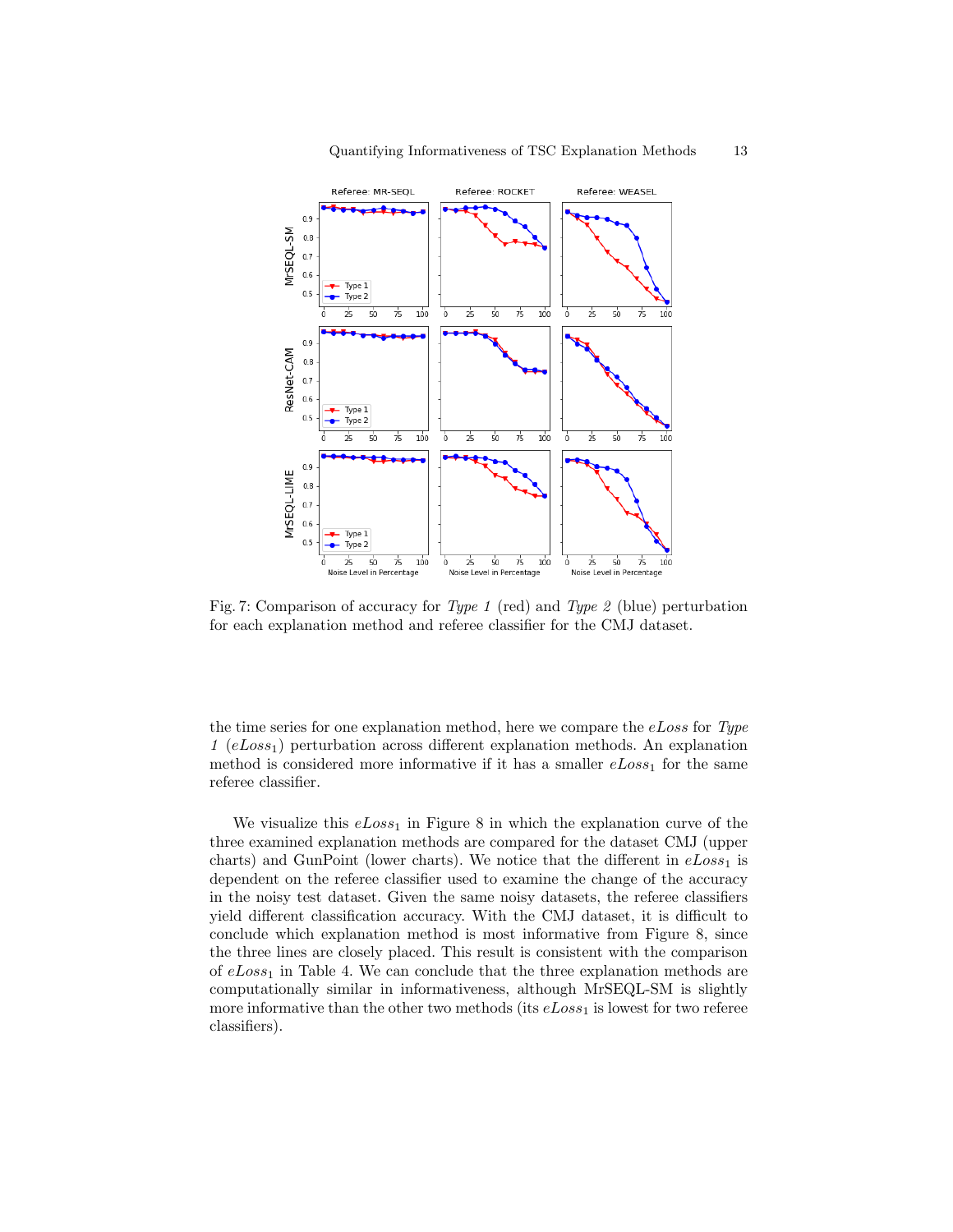| Dataset    | Explanation Method | Referee Classifier |                       |        |  |
|------------|--------------------|--------------------|-----------------------|--------|--|
|            |                    |                    | Mr-SEQL ROCKET WEASEL |        |  |
| <b>CBF</b> | MrSEQL-SM          | 0.9991             | 0.9941                | 0.6018 |  |
|            | ResNet-CAM         | 0.9993             | 0.9945                | 0.6041 |  |
| CMJ        | MrSEQL-SM          | 0.9441             | 0.8422                | 0.6899 |  |
|            | ResNet-CAM         | 0.9453             | 0.8735                | 0.6972 |  |
|            | MrSEQL-LIME        | 0.9441             | 0.8612                | 0.7385 |  |
| Coffee     | MrSEQL-SM          | 0.9625             | 1.0                   | 0.9786 |  |
|            | ResNet-CAM         | 0.9696             | 1.0                   | 0.9821 |  |
| ECG200     | MrSEQL-SM          | 0.811              | 0.9065                | 0.7565 |  |
|            | ResNet-CAM         | 0.838              | 0.9035                | 0.7385 |  |
| GunPoint   | MrSEQL-SM          | 0.9477             | 0.7567                | 0.543  |  |
|            | ResNet-CAM         | 0.961              | 0.7773                | 0.5257 |  |
|            | MrSEQL-LIME        | 0.9677             | 0.7953                | 0.573  |  |

Table 4: Summary of  $eLoss<sub>1</sub>$  of three explanation methods on five different problems. Lower value (column-wise) suggests the explanation method is better in explaining the problem according to the referee classifier.



Fig. 8: Comparison of accuracy for Type 1 perturbation based on three explanation methods (MrSEQL-SM, ResNet-CAM and Mr-SEQL-LIME) for GunPoint and CMJ datasets and three referee classifiers. Lower curve is better.

#### 4.3 Sanity Checks for Experiment Results

Although the evaluation measures show that one explanation method is more informative than another, we want to verify this conclusion by performing a sanity check step. In this step, we plot a few classification examples and their explanations by the methods evaluated previously. We choose to perform this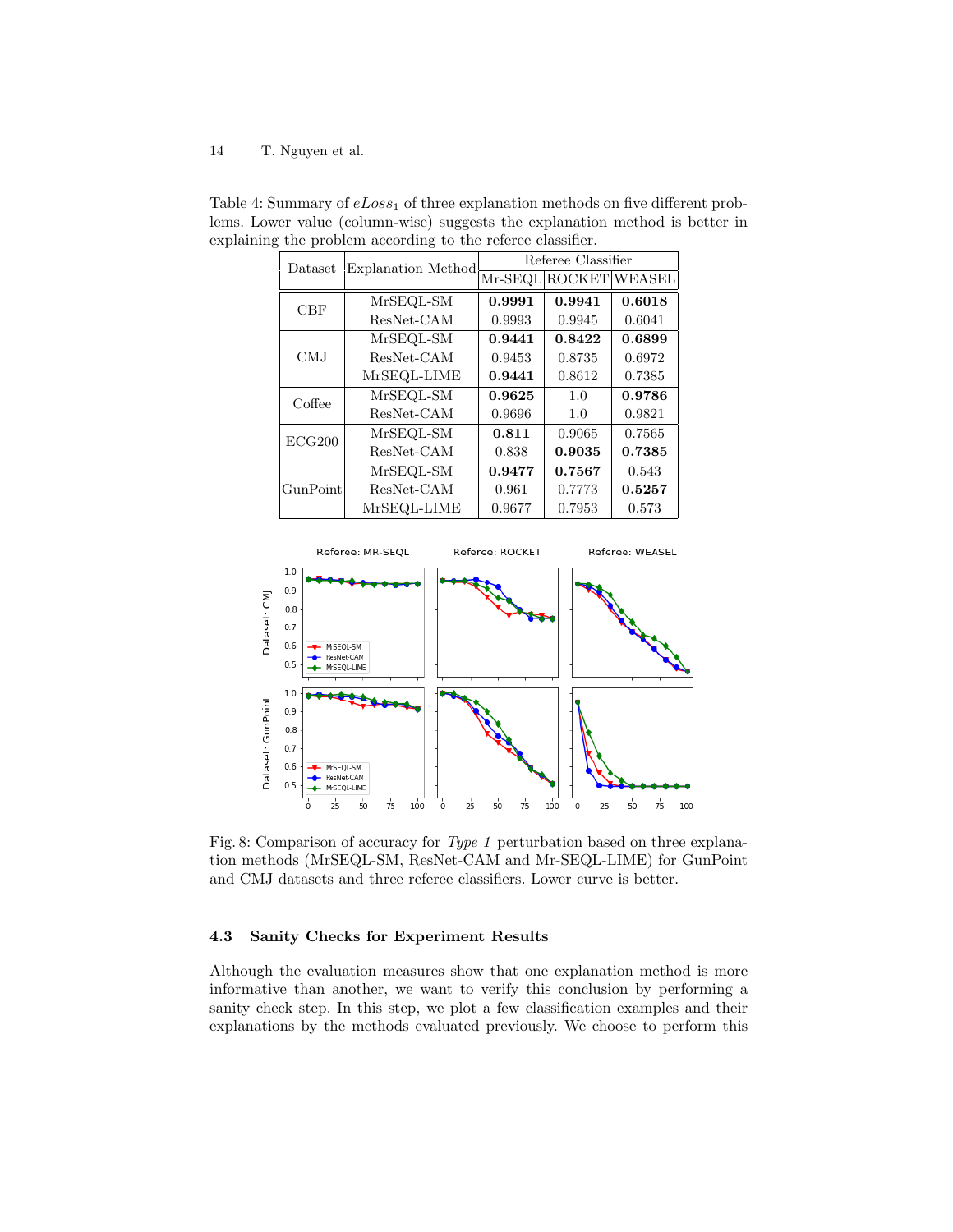step with the CMJ dataset, for which the explanations are verified by a domain expert [18].

Figure 9 presents the saliency maps generated by three explanation methods for examples from the three motion classes in CMJ. Here we clearly see that these methods give different explanations. MrSEQL-SM seems to provide the most informative/correct explanations that highlight the low, middle parts of the class NORMAL, the hump, middle parts of the class BEND, and the very high peak, middle parts of the class STUMBLE. MrSEQL-LIME gives a similar picture since it tries to explain the same classifier as MrSEQL-SM. ResNet-CAM does not clearly highlight similar parts in this dataset. This sanity check confirms the quantitative results in the previous experiments.



Fig. 9: Saliency maps produced by three explanation methods for example time series from the three classes of the CMJ dataset.

## 5 Discussion

In this section, we holistically interpret the experiment results with regard to informativeness and other perspectives. With the notion of informativeness, we set up the experiments based on an explanation-driven perturbation approach. This approach allows us to assess the contributing significance of the discriminative parts for a referee classifier. The results show that, with a given dataset, we are able to some extent evaluate and quantify the informativeness of different TSC explanation methods. There is scope though for further study of other perturbation approaches as well as the use of other referee classifiers in order to reach more significant differences in informativeness levels.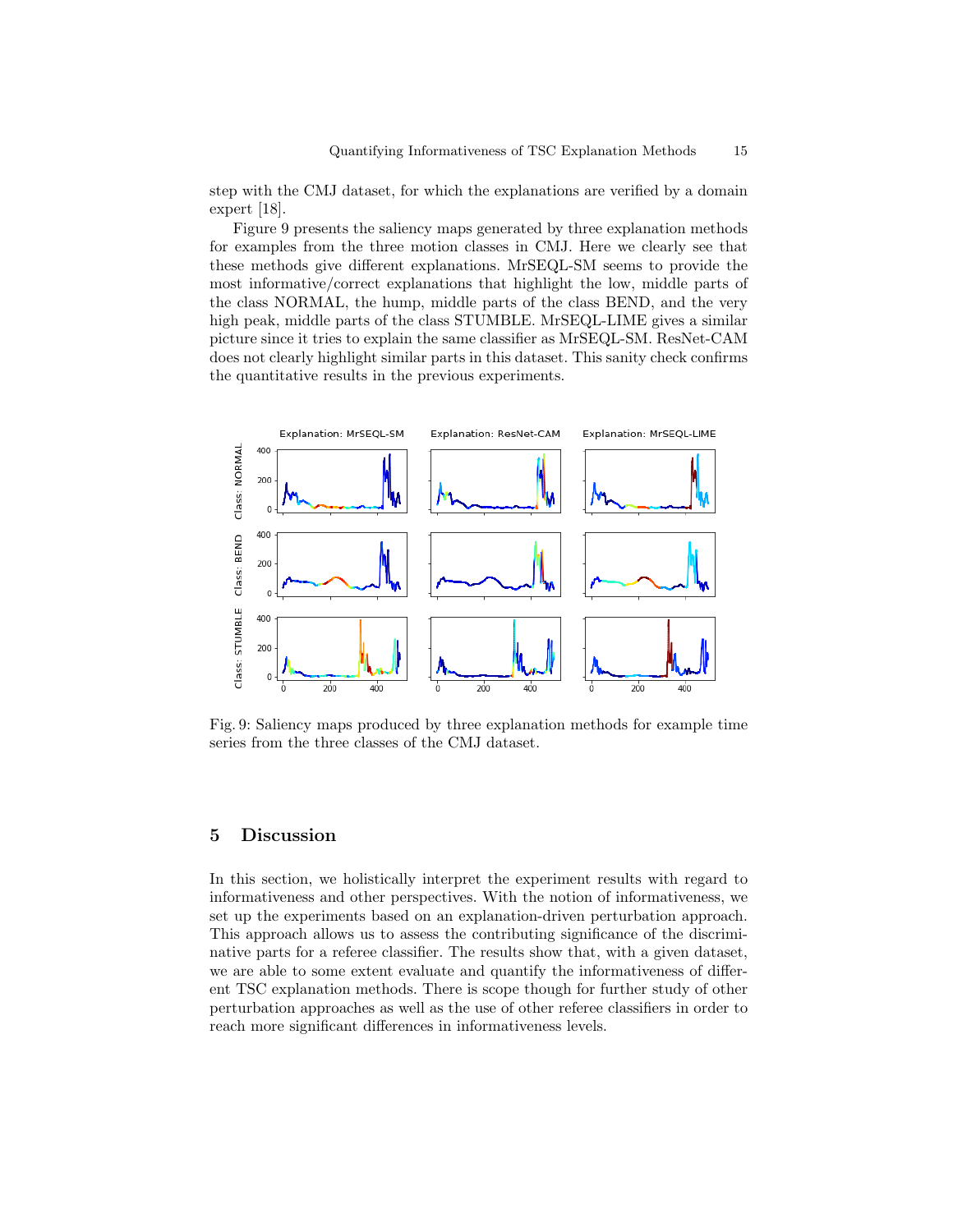Stability of Explanation. Performing the experiment repeatedly, we notice that not all explanation methods provide consistent results. Methods that depend on certain level of randomization such as CAM (with randomized weight initialization) and LIME (with randomized local examples to estimate explanations) are generating slightly different explanations in different runs. For methods that are characterized by many hyperparameters like LIME, this stability of explanation is also dependent on these parameters, such as the number of local examples that it generates.

Robustness of Referee Classifier. We observe that some TSC methods are more sensitive to noise than others (Figure 6, 7, 8). In our experiment, ROCKET and WEASEL seem to be more noise-sensitive than Mr-SEQL. This sensitivity results in higher value of  $\Delta_{eLoss}$  when the method is tested with these noisesensitive classifiers.

Computational Cost. It is worth mentioning that methods that locally generate explanations are computationally expensive. While MrSEQL-SM and CAM conveniently use the trained model internals to compute explanations for a new example, LIME generates multiple perturbations of the new example and reclassifies it to generate an explanation, which leads to high computational cost.

# 6 Conclusion

This work aims to provide an objective evaluation methodology to gauge the informativeness of explanation methods. Our experiment results show that it is feasible to quantitatively assess TSC explanation methods and the sanity checks visually confirm the experiment results. We envision that this technique is helpful when a user wants to assess an existing explanation method in the context of a given application, or wishes to evaluate different methods and opt for one that works best for a specific use case. In the scope of this work, we primarily evaluate three explanation methods which collectively represents different approaches to explain TSC decisions, though there are many other methods worth exploring. With the application of human activity recognition in mind, we believe that advancement in this area can potentially help many people who can thus conveniently access high quality technology to directly improve their lives.

## Acknowledgments

This work was funded by Science Foundation Ireland through the SFI Centre for Research Training in Machine Learning (18/CRT/6183), the Insight Centre for Data Analytics (12/RC/2289 P2) and the VistaMilk SFI Research Centre (SFI/16/RC/3835).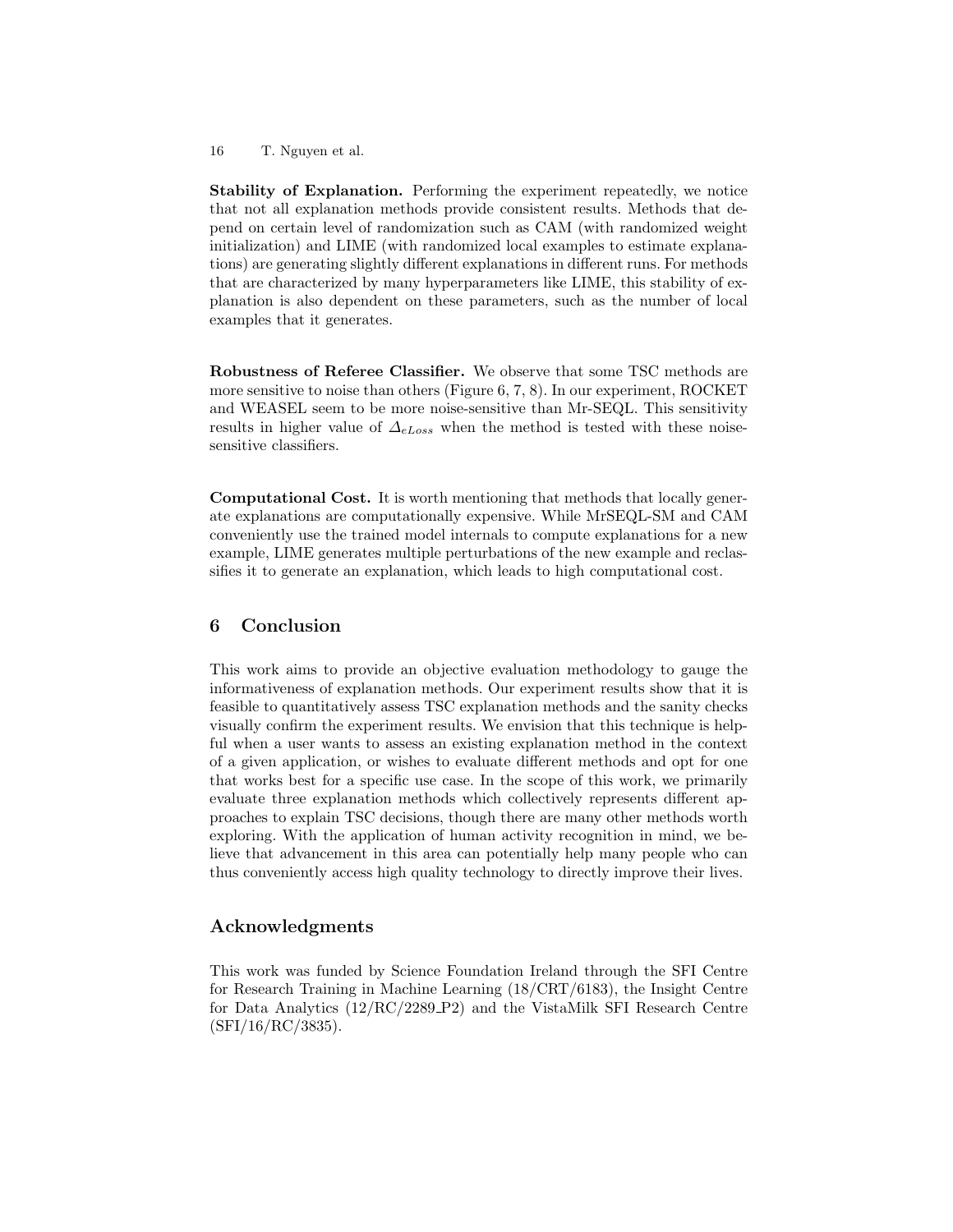## References

- 1. Adebayo, J., Gilmer, J., Muelly, M., Goodfellow, I., Hardt, M., Kim, B.: Sanity checks for saliency maps. In: Proceedings of the 32nd International Conference on Neural Information Processing Systems. p. 9525–9536. NIPS'18, Curran Associates Inc., Red Hook, NY, USA (2018)
- 2. Apley, D.W., Zhu, J.: Visualizing the effects of predictor variables in black box supervised learning models (2016)
- 3. Avci, A., Bosch, S., Marin-Perianu, M., Marin-Perianu, R., Havinga, P.: Activity recognition using inertial sensing for healthcare, wellbeing and sports applications: A survey. pp. 167–176 (01 2010)
- 4. Bagnall, A., Lines, J., Bostrom, A., Large, J., Keogh, E.: The great time series classification bake off: a review and experimental evaluation of recent algorithmic advances. Data Mining and Knowledge Discovery pp. 1– 55 (2016). https://doi.org/10.1007/s10618-016-0483-9, http://dx.doi.org/10. 1007/s10618-016-0483-9
- 5. Bostrom, A., Bagnall, A.: Binary shapelet transform for multiclass time series classification. In: Madria, S., Hara, T. (eds.) Big Data Analytics and Knowledge Discovery. pp. 257–269. Springer International Publishing, Cham (2015)
- 6. Bostrom, N., Yudkowsky, E.: The ethics of artificial intelligence
- 7. Dau, H.A., Keogh, E., Kamgar, K., Yeh, C.C.M., Zhu, Y., Gharghabi, S., Ratanamahatana, C.A., Yanping, Hu, B., Begum, N., Bagnall, A., Mueen, A., Batista, G., Hexagon-ML: The ucr time series classification archive (October 2018), https://www.cs.ucr.edu/~eamonn/time\_series\_data\_2018/
- 8. Dempster, A., Petitjean, F., Webb, G.I.: Rocket: Exceptionally fast and accurate time series classification using random convolutional kernels (2019)
- 9. Doshi-Velez, F., Kim, B.: Towards a rigorous science of interpretable machine learning (2017)
- 10. Fisher, A., Rudin, C., Dominici, F.: All models are wrong, but many are useful: Learning a variable's importance by studying an entire class of prediction models simultaneously (2018)
- 11. Grabocka, J., Schilling, N., Wistuba, M., Schmidt-Thieme, L.: Learning time-series shapelets. In: Proceedings of the 20th ACM SIGKDD International Conference on Knowledge Discovery and Data Mining. pp. 392–401. KDD '14, ACM, New York, NY, USA (2014). https://doi.org/10.1145/2623330.2623613, http://doi. acm.org/10.1145/2623330.2623613
- 12. He, K., Zhang, X., Ren, S., Sun, J.: Deep residual learning for image recognition. CoRR abs/1512.03385 (2015), http://arxiv.org/abs/1512.03385
- 13. Ifrim, G., Wiuf, C.: Bounded coordinate-descent for biological sequence classification in high dimensional predictor space. In: Proceedings of the 17th ACM SIGKDD International Conference on Knowledge Discovery and Data Mining. p. 708–716. KDD '11, Association for Computing Machinery, New York, NY, USA (2011). https://doi.org/10.1145/2020408.2020519, https://doi.org/ 10.1145/2020408.2020519
- 14. Ismail Fawaz, H., Forestier, G., Weber, J., Idoumghar, L., Muller, P.A.: Accurate and interpretable evaluation of surgical skills from kinematic data using fully convolutional neural networks. International Journal of Computer Assisted Radiology and Surgery 14(9), 1611–1617 (Sep 2019). https://doi.org/10.1007/s11548- 019-02039-4, https://doi.org/10.1007/s11548-019-02039-4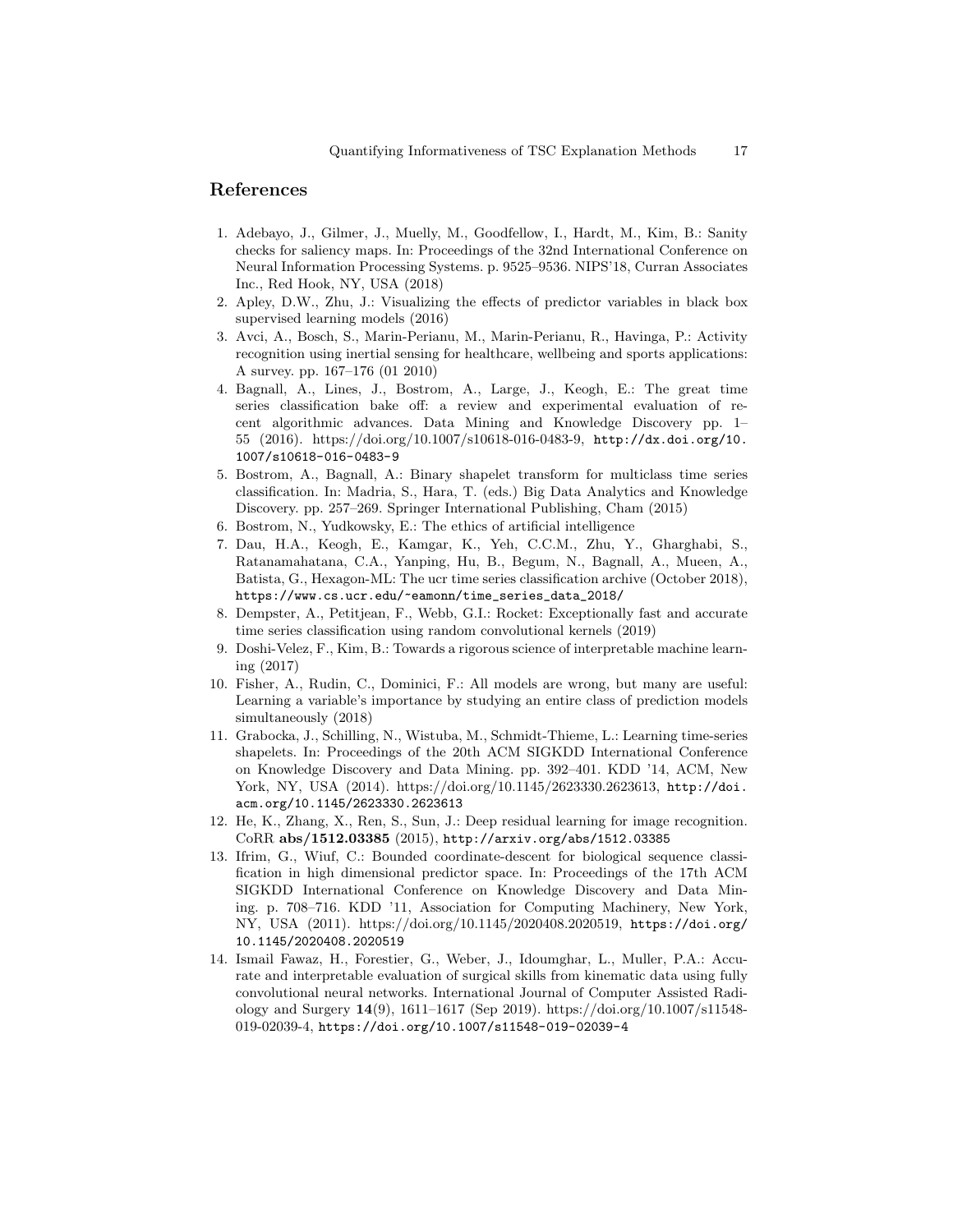- 18 T. Nguyen et al.
- 15. Ismail Fawaz, H., Forestier, G., Weber, J., Idoumghar, L., Muller, P.A.: Deep learning for time series classification: a review. Data Mining and Knowledge Discovery (Mar 2019). https://doi.org/10.1007/s10618-019-00619-1, https://doi.org/ 10.1007/s10618-019-00619-1
- 16. Keogh, E., Ratanamahatana, C.A.: Exact indexing of dynamic time warping. Knowledge and Information Systems 7(3), 358–386 (Mar 2005). https://doi.org/10.1007/s10115-004-0154-9, https://doi.org/10.1007/ s10115-004-0154-9
- 17. Krizhevsky, A., Sutskever, I., Hinton, G.E.: Imagenet classification with deep convolutional neural networks. In: Pereira, F., Burges, C.J.C., Bottou, L., Weinberger, K.Q. (eds.) Advances in Neural Information Processing Systems 25, pp. 1097–1105. Curran Associates, Inc. (2012), http://papers.nips.cc/paper/ 4824-imagenet-classification-with-deep-convolutional-neural-networks. pdf
- 18. Le Nguyen, T., Gsponer, S., Ilie, I., O'Reilly, M., Ifrim, G.: Interpretable time series classification using linear models and multi-resolution multi-domain symbolic representations. Data Mining and Knowledge Discovery 33(4), 1183–1222 (Jul 2019). https://doi.org/10.1007/s10618-019-00633-3, https://doi.org/10.1007/ s10618-019-00633-3
- 19. Lin, J., Keogh, E., Wei, L., Lonardi, S.: Experiencing sax: a novel symbolic representation of time series. Data Mining and Knowledge Discovery 15(2), 107– 144 (Oct 2007). https://doi.org/10.1007/s10618-007-0064-z, https://doi.org/10. 1007/s10618-007-0064-z
- 20. Lundberg, S.M., Lee, S.I.: A unified approach to interpreting model predictions. In: Guyon, I., Luxburg, U.V., Bengio, S., Wallach, H., Fergus, R., Vishwanathan, S., Garnett, R. (eds.) Advances in Neural Information Processing Systems 30, pp. 4765–4774. Curran Associates, Inc. (2017), http://papers.nips.cc/paper/ 7062-a-unified-approach-to-interpreting-model-predictions.pdf
- 21. Nguyen, T.L., Gsponer, S., Ifrim, G.: Time series classification by sequence learning in all-subsequence space. In: 2017 IEEE 33rd International Conference on Data Engineering (ICDE). pp. 947–958 (April 2017). https://doi.org/10.1109/ICDE.2017.142
- 22. Petitjean, F., Forestier, G., Webb, G.I., Nicholson, A.E., Chen, Y., Keogh, E.: Dynamic time warping averaging of time series allows faster and more accurate classification. In: 2014 IEEE International Conference on Data Mining. pp. 470– 479 (2014)
- 23. Ramgopal, S., Thome de Souza, M.S., Jackson, M., Kadish, n´ee Fritz, N., Sanchez Fernandez, I., Klehm, J., Bosl, W., Reinsberger, C., Schachter, S., Loddenkemper, T.: Seizure detection, seizure prediction, and closed-loop warning systems in epilepsy. Epilepsy & behavior : E&B 37C, 291–307 (08 2014). https://doi.org/10.1016/j.yebeh.2014.06.023
- 24. Ribeiro, M.T., Singh, S., Guestrin, C.: "why should I trust you?": Explaining the predictions of any classifier. CoRR abs/1602.04938 (2016), http://arxiv.org/ abs/1602.04938
- 25. Ribeiro, M.T., Singh, S., Guestrin, C.: Anchors: High-precision model-agnostic explanations. In: AAAI (2018)
- 26. Schäfer, P.: The boss is concerned with time series classification in the presence of noise. Data Mining and Knowledge Discovery 29(6), 1505–1530 (2015)
- 27. Schäfer, P., Leser, U.: Fast and accurate time series classification with weasel. In: Proceedings of the 2017 ACM on Conference on Information and Knowledge Management. pp. 637–646. CIKM '17, ACM, New York, NY, USA